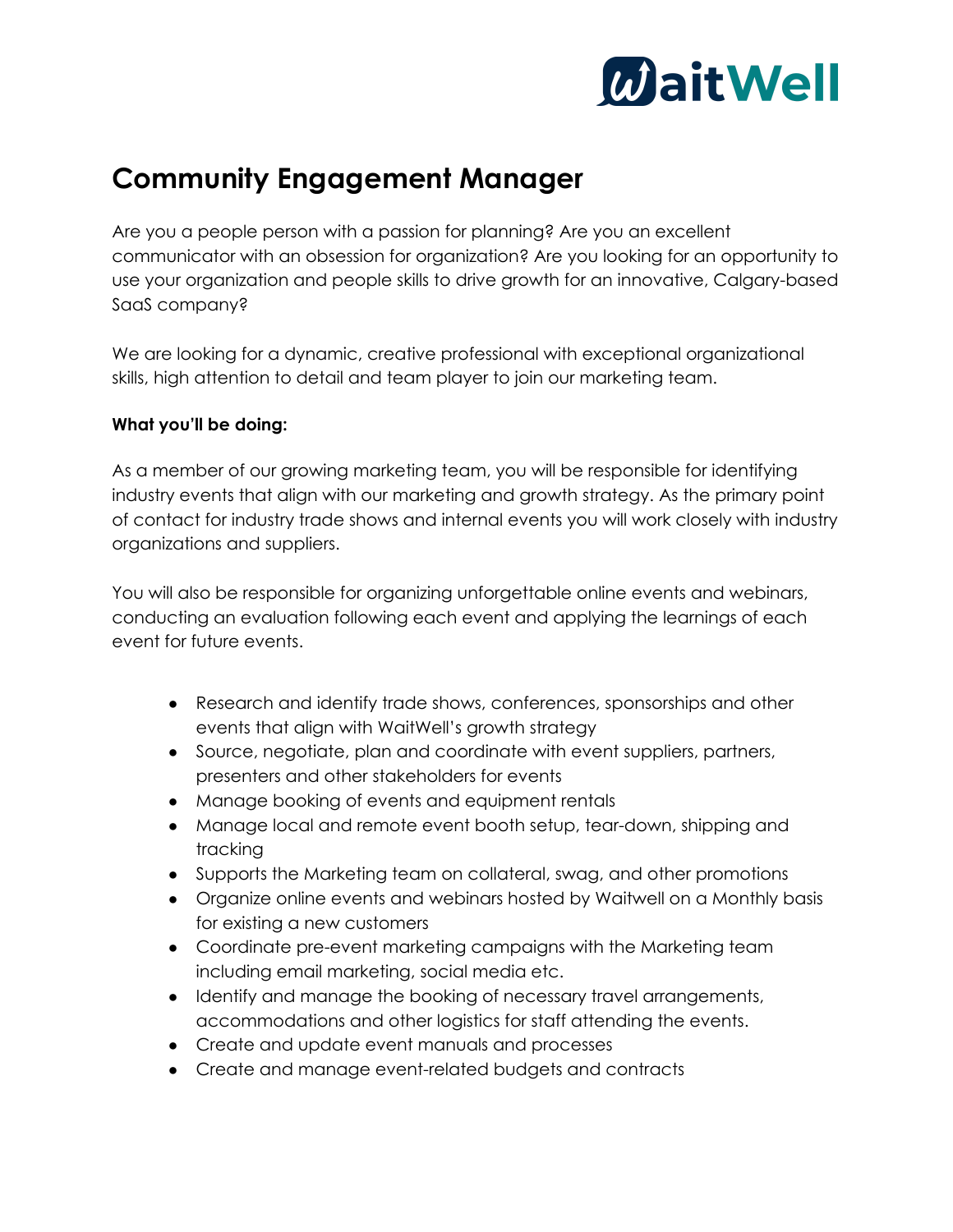

- Report and evaluate key performance indicators for event and marketing initiatives and work to improve future events
- Schedule and prepare regular event updates. Report and evaluate key performance indicators for event and marketing initiatives and work to improve future events
- Coordinate and manage relationships with industry organizations
- Attend events as required

### **What you'll need:**

- A degree or diploma in marketing, event planning, or related field preferred
- 5 + years proven experience carrying out event marketing efforts, including event planning, attendance, and reporting
- 3 + years proven experience with various social media platforms (Linkedin, Twitter, Facebook, Instagram) creating content and engagement
- Exceptional logistic, communication, project and budget management skills, with the capacity to manage multiple projects simultaneously
- Experience managing a wide range of events, from large-scale conferences to social team building events to monthly high-impact webinars
- Experience creating marketing materials and working editing programs such as Canva and Vimeo
- Ability to apply industry standard best practices in everything and anything you do as it relates to your job
- Ability to proactively identify problems, issues in a timely and consistent manner
- Ability to constantly learn new techniques, processes etc. and proactively apply those learnings to your work
- Ability to function as a team player and leverage your team's strengths to get your goals accomplished
- Ability to perform some required physical setups and heavy lifting
- Ability to work occasional evenings and weekends, specifically around the event schedules
- Valid passport and willingness for some travel

### **Salary and Benefits:**

- \$50,000 \$70,000 per year
- Extended health benefits
- Paid vacation, stat holidays
- Opportunity for professional growth and advancement